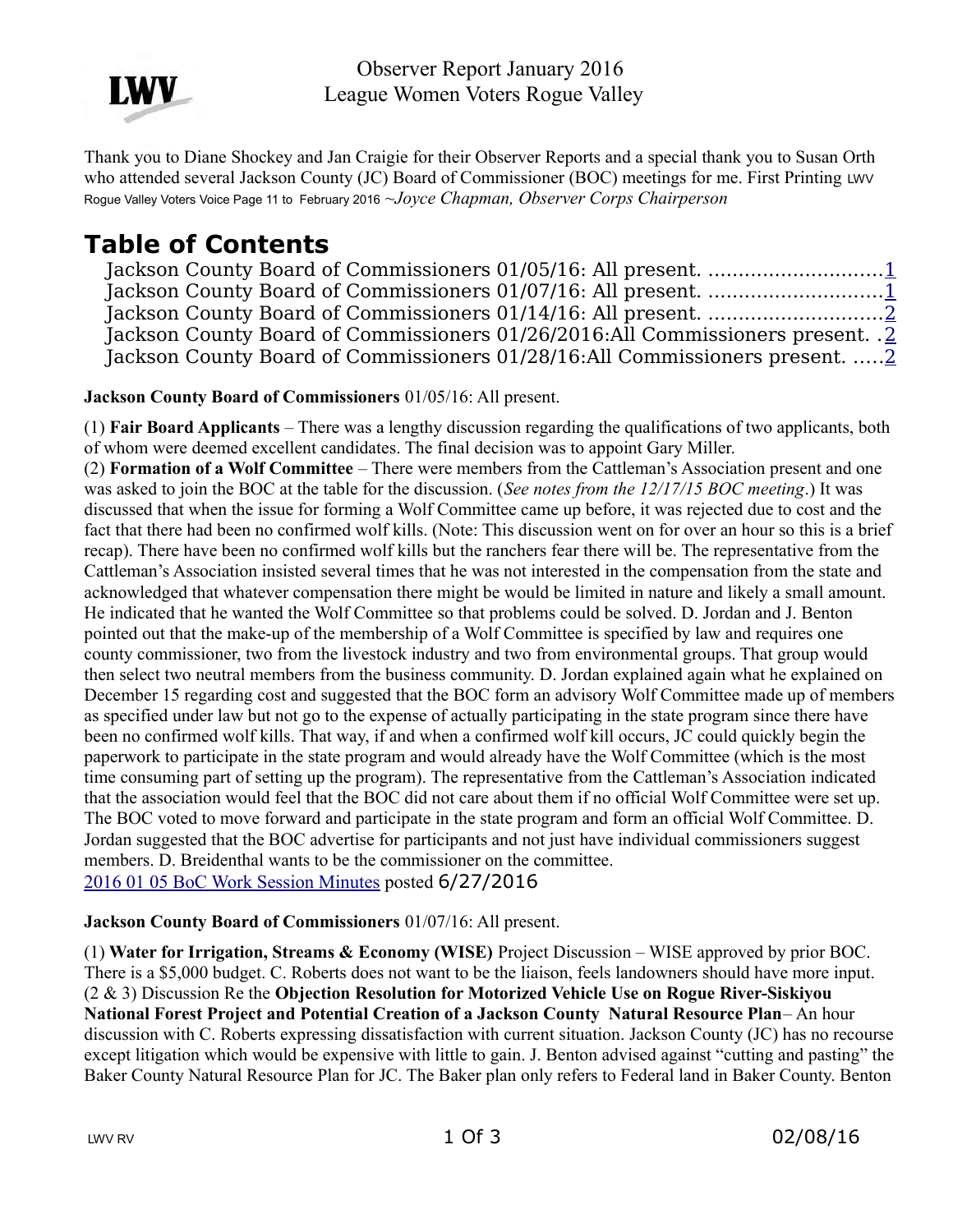

## Observer Report January 2016 League Women Voters Rogue Valley

was instructed to investigate the cost of doing a Natural Resource plan but then the issue was postponed until the BOC reviews the JC coordination code.

(5) BOC agreed that one of them should attend the Oregon County Emergency Response Plan Meeting on 1/14/16.

(6) **Liaison Reports** – C. Roberts – **Gold Hill** will vote on marijuana in the city limits. A large number of citizens in Gold Hill wanted to know how administration expects to pay for the three year contract for the Sheriff's services. Unresolved. A white water park was mention but the JC BOC has no interest in funding it. C. Roberts raised the issue of unruly behavior at a recent **marijuana meeting** but the topic could only be discussed in general. It was agreed that the Chairman should be tougher on stopping people from interrupting. D. Breidenthal has received concerns re choice for Fair Board, but the decision is made. Calendars were checked and all are going to a Chamber luncheon. An unresolved discussion was held on how to pay for the lunch. Eventually R. Dyer agreed to pay for all of them himself.

[2016 01 07 BoC Staff Meeting Minutes](http://jacksoncountyor.org/Board-of-Commissioners/Meeting-Archive?EntryId=40981&Command=Core_Download)

#### <span id="page-1-2"></span>**Jackson County Board of Commissioners** 01/14/16: All present.

The agenda was light. C. Roberts raised concern over the cost of meetings with so few items. BOC directed that they get a cost estimate for the meetings. **Liaison Reports** – R. Dyer's only meeting was canceled. C. Roberts – Animal Shelter is reviewing its policy against euthanasia. C. Roberts mentioned a group (name not audible) who are concerned with water use and government overreach. Water use for **marijuana** was a further concern. D. Breidenthal advised that if the State/Courts decide that **marijuana** falls under the definition of a "farm crop" all of the controls currently being studied and planned by JC will be null and void. **Eagle Point** will pay for their own highway sign at off ramp 33 on the I-5. D. Breidenthal said that the Chamber Board raised the issue of county employee's paying their own insurance premium. D. Jordan advised that the issue has been raised many times and when it has been, the union demanded a 6% salary increase to cover it. An increase in payroll would increase payroll taxes, pension contributions, etc. and it is less expensive for the county to pay the premium. Thank you to Diane Shockey and Jan Craigie for their Observer Reports and a special thank you to Susan Orth who attended several Jackson County (JC) Board of Commissioner (BOC) meetings for me [2016 01 14 BoC Staff Meeting Minutes](http://jacksoncountyor.org/Board-of-Commissioners/Meeting-Archive?EntryId=41003&Command=Core_Download) Posted on 6/27/2016

#### <span id="page-1-1"></span>**Jackson County Board of Commissioners** *01/26/2016:All Commissioners present.*

Mike McArthur, Executive Director of the **Association of Oregon Counties** (AOC) gave a legislative update. This was the only public agenda item. Also present was David Brocksmith, a Commissioner from Curry County. AOC is a lobbying group for Oregon Counties. Mr. McArthur pointed out that the state legislative session is only 35 days long and that things will happen very quickly. There was a lengthy discussion regarding the status of various bills including minimum wage, funds coming to the counties from the Justice Reinvestment Act, the proposal to increase the corporate tax, and the marijuana tax formula. Mr. Jordan speculated that Jackson County would only receive approximately \$30,000 a year from the marijuana tax. Due to the quickly evolving nature of the short legislative session, we have not included a detailed report on the discussion. [2016 01 26 BoC Work Session Minutes](http://jacksoncountyor.org/Board-of-Commissioners/Meeting-Archive?EntryId=41218&Command=Core_Download) posted to Jackson Co web on 6/27/2016

#### <span id="page-1-0"></span>**Jackson County Board of Commissioners** *01/28/16:All Commissioners present.*

Discussion of Requested **Rogue Valley Metropolitan Planning Organization (RVMPO)** Vote – At the last RVMPO meeting a draft legislative concept was discussed that would allow for group funding (such as grants from the federal government) to the state for various transportation needs. Commissioner Breidenthal is